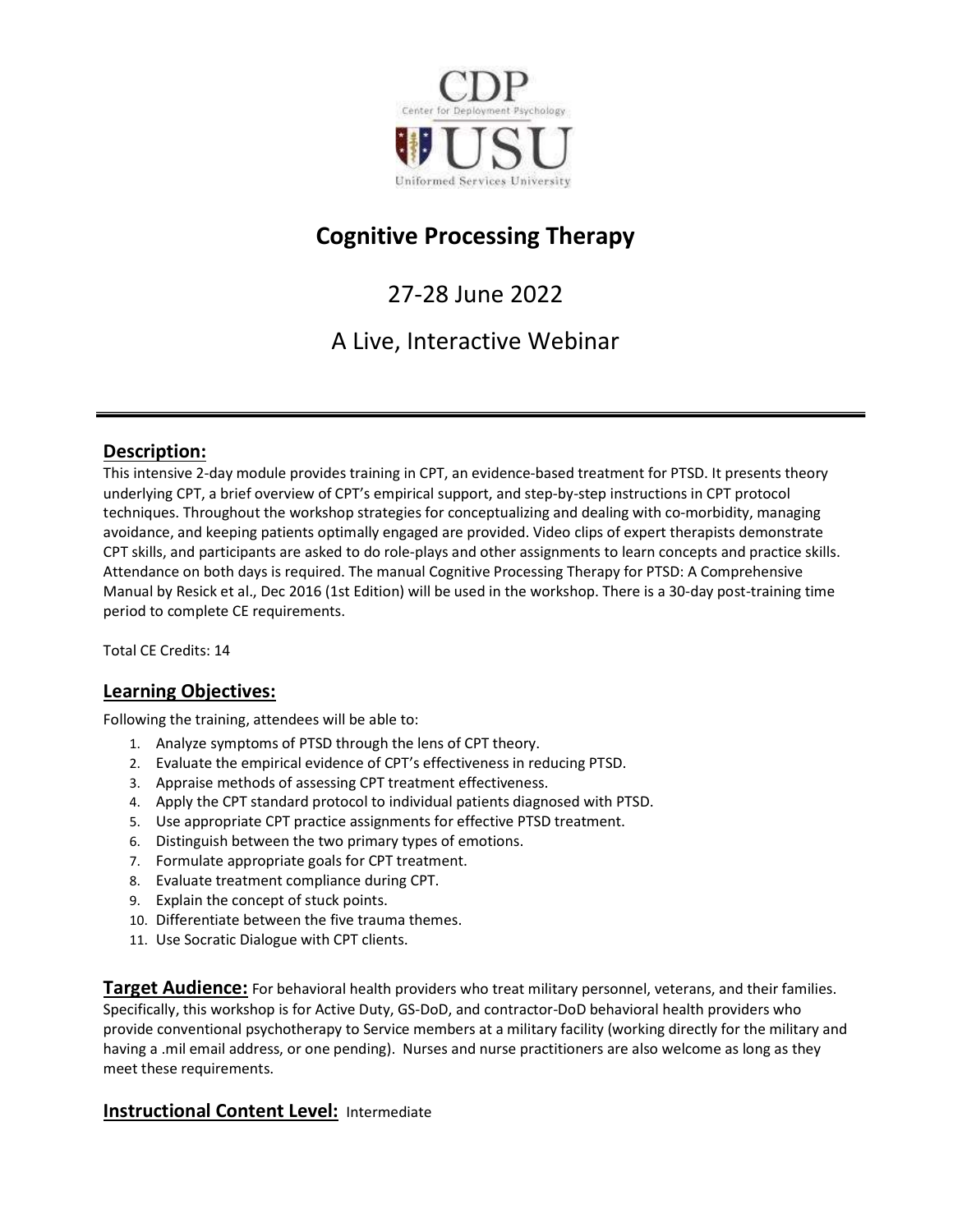

# Agenda:

Day One

- 1000 1015 Welcome and Introductions
- 1015 1130 Introduction to CPT Implementation Therapy outcome research on CPT
- 1130 1145 Break
- 1145 1300 Functional Model of PTSD & Theoretical Underpinnings Symptoms of PTSD and theory underlying CPT How CPT works Brief overview of CPT manual

## 1300– 1400 PHASE I CPT: Pre-treatment Pre-treatment issues Recommended assessment measures Structuring sessions

- 1400 1500 Lunch
- 1500 1615 PHASE II CPT: Education: PTSD, thoughts & emotions Session 1 Explaining PTSD & Cognitive Model to patients Practice Exercise Selecting Worst Trauma Assigning the impact statement
- 1615 1630 Break
- 1630 1730 Session 2 Reading and processing the Impact Statement Introducing & assigning ABC sheets
- 1730 1830 Session 3 Reviewing ABC Worksheets Introduction to Socratic Dialogue

Out-of-Training Practice for Day Two: Read: Chap. 4 Preparing to Deliver CPT (pgs.62-78) Do: "CPT Training Practice Assignment" handout on stuck points

1830 Adjourn for the day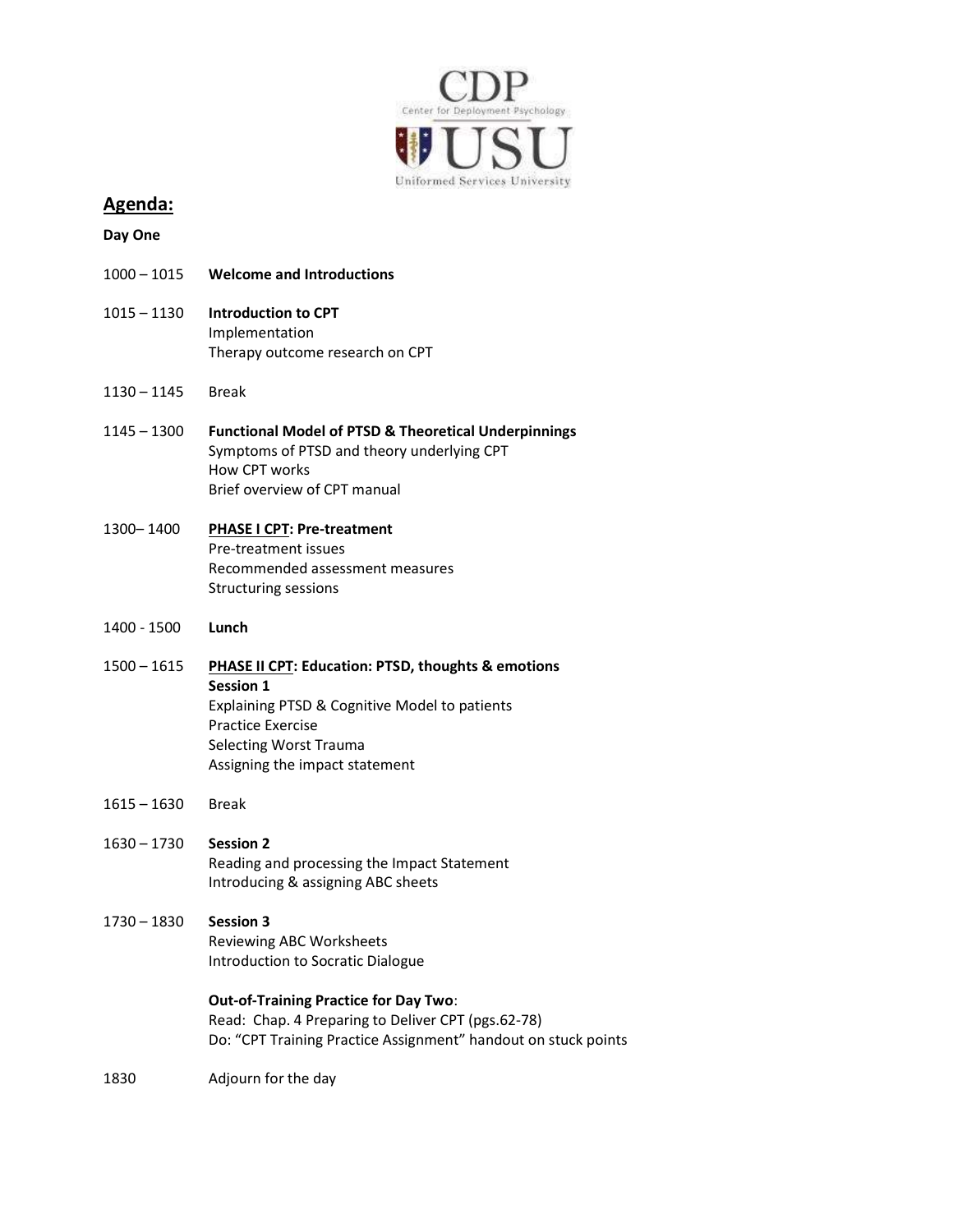

#### Day Two

- 1000 1015 Welcome back: Homework review and questions
- 1015 1145 PHASE III CPT: Processing the trauma Session 4 Socratic Dialogue Working with Assimilation Introducing and assigning Challenging Questions Worksheet
- 1145 1200 Break
- 1200 1300 Session 5 Role play on Challenging Questions Worksheet Introducing and assigning Patterns of Problematic Thinking worksheet
- 1300 1400 PHASE IV CPT: Learning to challenge Sessions 6 and 7 Reviewing Patterns of Problematic Thinking Worksheet Introducing & working with the Challenging Beliefs Worksheets (CBW) Introducing trauma theme #1: Safety
- 1400 1500 Lunch
- 1500 1615 PHASE V CPT: Trauma themes Sessions 8 and 9 Reviewing Safety module Role play on CBW/Safety Introduce and review Trust module Introduce Power/Control module
- 1615 1630 Break
- 1630 1830 Session 10

Review Power/Control module Introduce Esteem module and behavioral assignments

#### Session 11

Review Esteem module Introduce Intimacy module Assign final Impact Statement

#### PHASE VI CPT: Facing the future Session 12 Review Intimacy module Final Impact Statement Review and goals

Variation of CPT: CPT with Written Accounts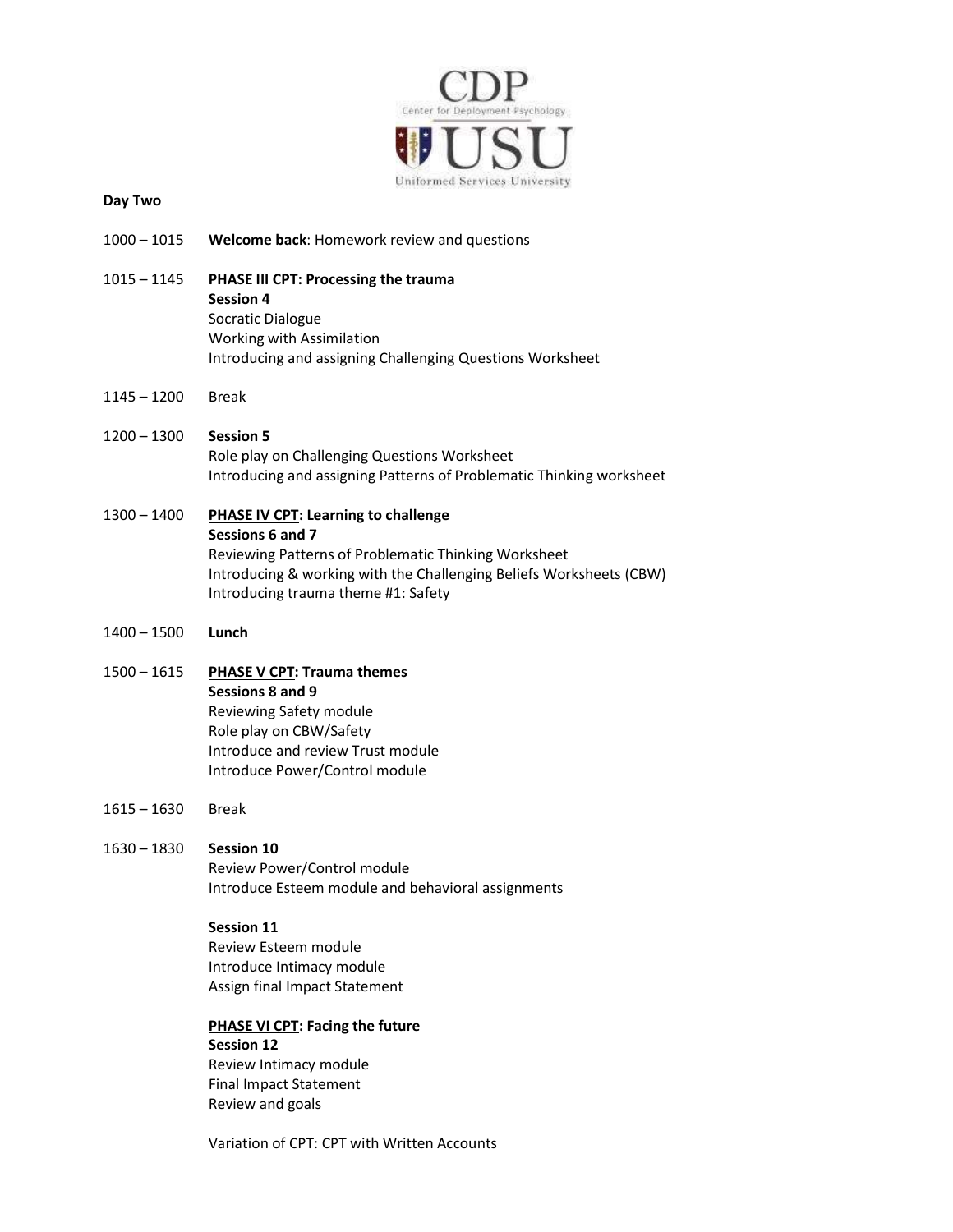

CPT Consultation CDP Resources

1830 Adjourn

# Continuing Education:

Course Completion Requirements: Participants are required to attend the entire training. Partial credits cannot be issued. Attendance is taken through the use of electronic logs, and a post-training evaluation form must be completed in order to receive social work CE credits. For psychology CE credits, completion of the evaluation is strongly encouraged. If you do not wish to complete the evaluation but desire to receive psychology CEs please contact the POC after the training event.

There is a 30-day time limit post-training to complete all CE requirements. CE Credit Certificates will be emailed to all completers of the training within 30 days after all course requirements have been completed.

# American Psychological Association Sponsor Approval:

The Center for Deployment Psychology is approved by the American Psychological Association to sponsor continuing education for psychologists. The Center for Deployment Psychology maintains responsibility for this program and its content.

# Association of Social Work Boards Approved Continuing Education Provider Approval:

The Center for Deployment Psychology, #1761, is approved to offer social work continuing education by the Association of Social Work Boards (ASWB) Approved Continuing Education (ACE) program. Organizations, not individual courses, are approved as ACE providers. State and provincial regulatory boards have the final authority to determine whether an individual course may be accepted for continuing education credit. The Center for Deployment Psychology maintains responsibility for this course. ACE provider approval period: May 19, 2022 – May 19, 2025. Social workers completing this course receive 14 Live, Interactive Webinar continuing education credits.

Inquiries regarding CE credits may be directed via email to Katie Medina at katie.medina.ctr@usuhs.edu.

# Participate:

Online Platform: Zoom

Date: 27-28 June 2022

Time: 10:00 am – 6:30 pm Eastern

Registration Information: https://cptviazoomjun2022genmil.eventbrite.com

Registration Deadline: 6 June 2022, or when registration has filled

Cancellations/Questions: Please contact katie.medina.ctr@usuhs.edu if you have any questions or need to cancel your registration.

Registration Cost/Refunds: Free.